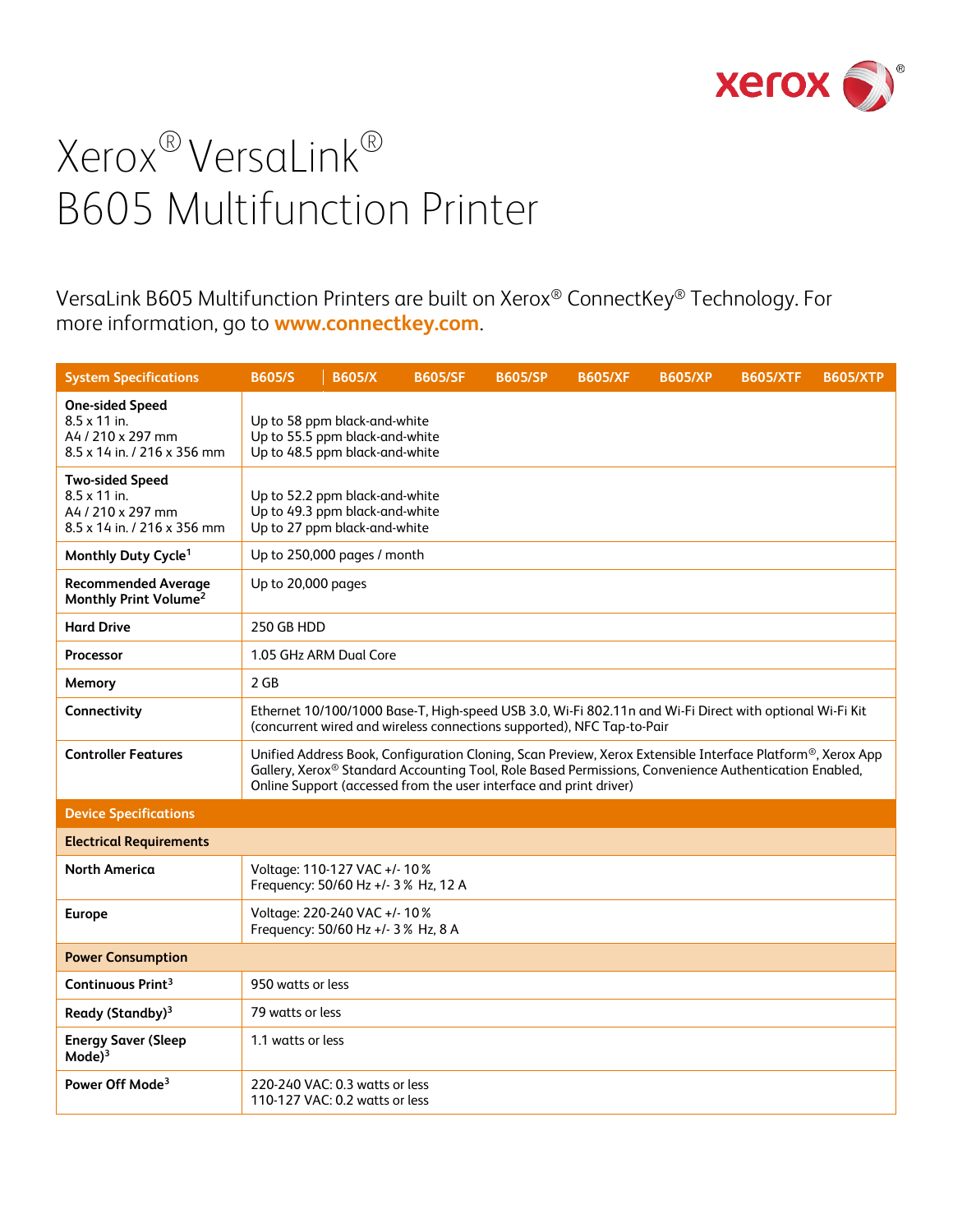| <b>Operating Environment</b>                       |                                        |                      |                     |                      |  |
|----------------------------------------------------|----------------------------------------|----------------------|---------------------|----------------------|--|
| <b>Required Temperature Range</b><br>(Storage)     | 32° to 95° F / 0° to 35° C             |                      |                     |                      |  |
| <b>Required Temperature Range</b><br>(Operating)   | 50 to 90° F / 10 to 32° C              |                      |                     |                      |  |
| <b>Required Relative Humidity</b>                  | 15% to 85%                             |                      |                     |                      |  |
| <b>Sound Power Levels</b><br>Running<br>Standby    | 70 dB(A) or less<br>43 dB(A) or less   |                      |                     |                      |  |
| <b>Sound Pressure Levels</b><br>Running<br>Standby | 58.3 dB(A) or less<br>29 dB(A) or less |                      |                     |                      |  |
| Warm up (from Sleep Mode)                          | Less than 47 seconds                   |                      |                     |                      |  |
| <b>Boot Time</b>                                   | Less than 79 seconds                   |                      |                     |                      |  |
| <b>Dimensions and Weight</b><br>(Unpackaged)       | Width                                  | <b>Depth</b>         | Height              | Weight               |  |
| <b>Base Unit (Short)</b>                           | 18.5 in. / 470 mm                      | 19.8 in. / 502.8 mm  | 25.3 in. / 643.7 mm | 67.2 lb. / 30.5 kg   |  |
| <b>Base Unit (Tall)</b>                            | 18.5 in. / 470 mm                      | 19.8 in. / 502.8 mm  | 33.3 in. / 843.7 mm | 71.7 lb. / 32.5 kg   |  |
| B605/S and B605/X                                  | 18.5 in. / 470 mm                      | 19.8 in. / 502.8 mm  | 25.3 in. / 643.7 mm | 67.2 lbs. / 30.5 kg  |  |
| <b>B605/SF and B605/XF</b>                         | 18.5 in. / 470 mm                      | 19.8 in. / 502.8 mm  | 33.3 in. / 843.7 mm | 86.7 lbs. / 39.3 kg  |  |
| <b>B605/SP and B605/XP</b>                         | 18.5 in. / 470 mm                      | 19.8 in. / 502.8 mm  | 33.3 in. / 843.7 mm | 83.4 lbs. / 37.8 kg  |  |
| B605/XTF and B605/XTP                              | 18.5 in. / 470 mm                      | 19.8 in. / 502.8 mm  | 56.1 in. / 1425.7mm | 144.6 lbs. / 65.6 kg |  |
| 550-sheet Tray                                     | 16.5 in. / 420 mm                      | 10.4 in. / 464.5 mm  | 4.8 in. / 123 mm    | 14.6 lb. / 6.6 kg    |  |
| <b>High Capacity Feeder</b>                        | 28.5 in. / 724.2 mm                    | 30.4 in. / 772.1 mm  | 18 in. / 459 mm     | 43.3 lb. / 19.7 kg   |  |
| <b>Stand</b>                                       | 28.5 in. / 724.2 mm                    | 30.4 in. / 772.1 mm  | 13.2 in. / 336 mm   | 37 lb. / 16.6 kg     |  |
| <b>Caster Base</b>                                 | 28.5 in. / 724.2 mm                    | 30.4 in. / 772.1 mm  | 3.5 in. / 90 mm     | 18.7 lb. / 8.5 kg    |  |
| <b>Mailbox</b>                                     | 17.7 in. / 450.8 mm                    | 18.8 in. / 477.6 mm  | 9.8 in. / 248.0 mm  | 11.7 lb. / 5.3 kg    |  |
| <b>Finisher</b>                                    | 17.7 in. / 450.8 mm                    | 16.2 in. / 411.0 mm  | 9.8 in. / 248.0 mm  | 15 lb. / 6.8 kg      |  |
| <b>Dimensions and Weight</b><br>(Packaged)         | Width                                  | <b>Depth</b>         | Height              | Weight               |  |
| <b>Base Unit (Short)</b>                           | 23.4 in / 594 mm                       | 25.8 in / 655 mm     | 31.1 in / 789 mm    | 83.8 lb. / 38 kg     |  |
| <b>Base Unit (Tall)</b>                            | 23.4 in / 594 mm                       | 25.8 in / 655 mm     | 39.2 in / 996 mm    | 94.8 lb. / 43 kg     |  |
| B605/S and B605/X                                  | 23.4 in / 594 mm                       | 25.8 in / 655 mm     | 31.1 in / 789 mm    | 83.8 lb. / 38 kg     |  |
| B605/SF and B605/XF                                | 27 in. / 685.8 mm                      | 47.5 in. / 1206.5 mm | 51 in. / 1295.4 mm  | 158.9 lb. / 72.2 kg  |  |
| <b>B605/SP and B605/XP</b>                         | 27 in. / 685.8 mm                      | 47.5 in. / 1206.5 mm | 51 in. / 1295.4 mm  | 156.9 lb. / 71.3 kg  |  |
| B605/XTF and B605/XTP                              | 27 in. / 685.8 mm                      | 47.5 in. / 1206.5 mm | 51 in. / 1295.4 mm  | 242.5 lb. / 110.2 kg |  |
| 550-sheet Tray                                     | 21 in / 535 mm                         | 23 in / 584 mm       | 9.8 in / 248 mm     | 18.7 lb. / 8.5 kg    |  |
| <b>High Capacity Feeder</b>                        | 22.4 in / 568 mm                       | 26.1 in / 663 mm     | 28 in / 711 mm      | 79.4 lb. / 38 kg     |  |
| <b>Stand</b>                                       | 23 in / 584 mm                         | 24.8 in / 629 mm     | 23.5 in / 597 mm    | 57.3 lb. / 28 kg     |  |
| <b>Caster Base</b>                                 | 23 in / 585 mm                         | 24.4 in / 619 mm     | 13 in / 330 mm      | 39.7 lb. / 18 kg     |  |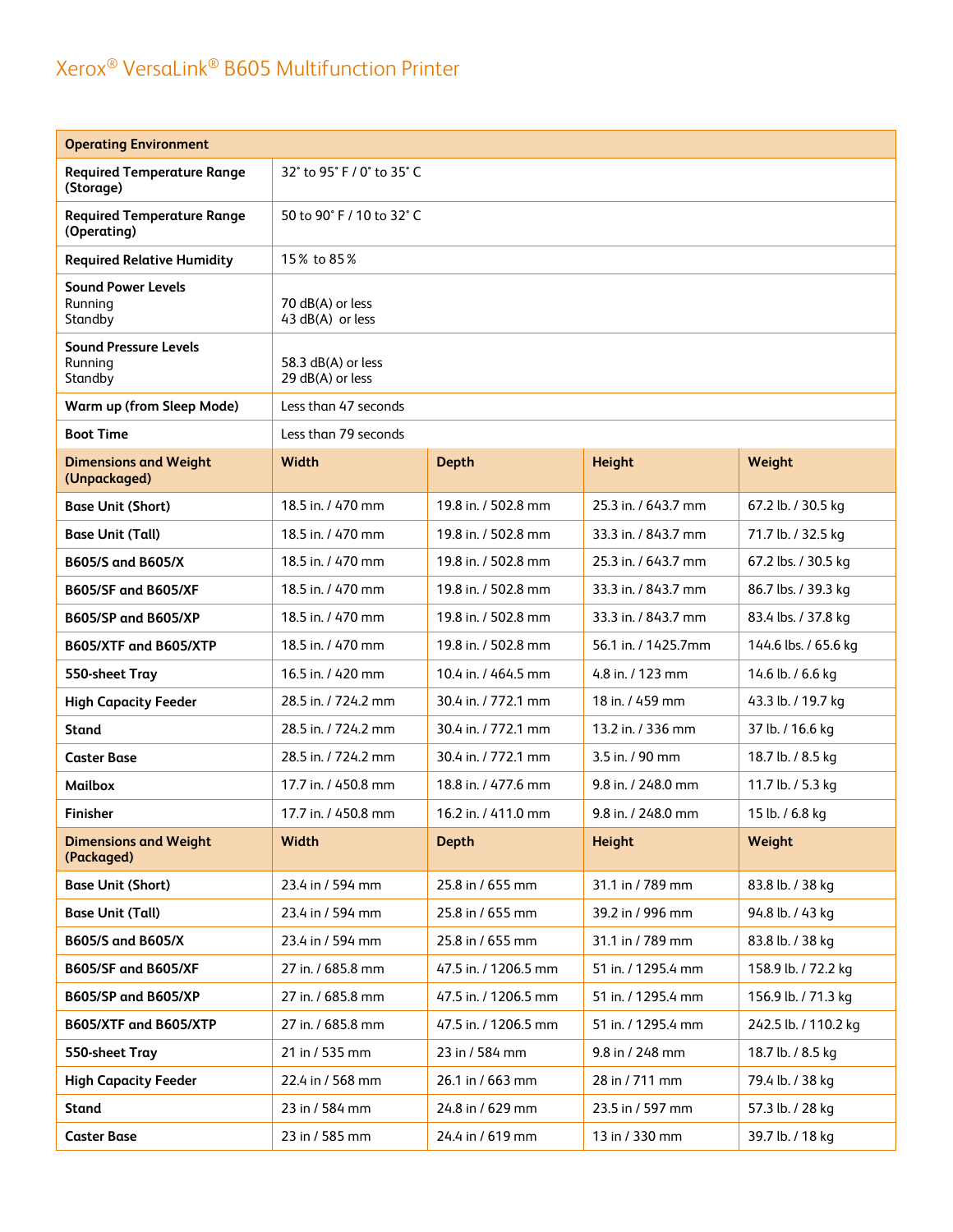| <b>Mailbox</b>                                                                       | 22.6 in / 573 mm                                                                                                                                                                                                                                                                                                                                                                                                          | 20.4 in / 518 mm                                                                      | 15.2 in / 386 mm | 16.3 lb. / 7.8 kg |  |
|--------------------------------------------------------------------------------------|---------------------------------------------------------------------------------------------------------------------------------------------------------------------------------------------------------------------------------------------------------------------------------------------------------------------------------------------------------------------------------------------------------------------------|---------------------------------------------------------------------------------------|------------------|-------------------|--|
| <b>Finisher</b>                                                                      | 22.6 in / 573 mm                                                                                                                                                                                                                                                                                                                                                                                                          | 15.7 in / 398 mm                                                                      | 15.2 in / 386 mm | 18.6 lb. / 8.8 kg |  |
| <b>Wireless Network Adapter</b><br>(Wi-Fi Kit)                                       | 7.4 in / 188 mm                                                                                                                                                                                                                                                                                                                                                                                                           | 5.4 in / 136 mm                                                                       | 2.2 in / 55 mm   | 1.05 lb. / 0.1 kg |  |
| <b>Certifications</b>                                                                |                                                                                                                                                                                                                                                                                                                                                                                                                           |                                                                                       |                  |                   |  |
| To view the latest list of certifications, go to www.xerox.com/OfficeCertifications. |                                                                                                                                                                                                                                                                                                                                                                                                                           |                                                                                       |                  |                   |  |
| <b>Print</b>                                                                         |                                                                                                                                                                                                                                                                                                                                                                                                                           |                                                                                       |                  |                   |  |
| First-print-out Time                                                                 | As fast as 7.5 seconds                                                                                                                                                                                                                                                                                                                                                                                                    |                                                                                       |                  |                   |  |
| <b>Print Resolution</b>                                                              | Up to 1200 x 1200 dpi                                                                                                                                                                                                                                                                                                                                                                                                     |                                                                                       |                  |                   |  |
| <b>Page Description Languages</b>                                                    | PCL® 5e, 6<br><b>PDF</b><br><b>XPS</b><br><b>TIFF</b><br><b>JPEG</b><br>HP-GL<br>Adobe® PostScript® 3™                                                                                                                                                                                                                                                                                                                    |                                                                                       |                  |                   |  |
| <b>Maximum Print Area</b>                                                            | 4 mm from lead edge of paper, 2 mm from Side and Trail edges of paper                                                                                                                                                                                                                                                                                                                                                     |                                                                                       |                  |                   |  |
| <b>Print Features</b>                                                                | <b>Application Defaults</b><br><b>Bi-directional Real-time Status</b><br><b>Booklet Creation</b><br>Draft Mode<br>Job Identification<br>Job Monitoring<br><b>Personal Print</b><br>Print from USB<br>Sample Set<br>Saved Job<br>Scaling<br><b>Secure Print</b><br><b>Skip Blank Pages</b><br><b>Store and Recall Driver Settings</b><br>Two-sided Printing (as default)<br>Xerox <sup>®</sup> Earth Smart Driver Settings |                                                                                       |                  |                   |  |
| <b>Print from USB</b>                                                                | Allows walk-up printing from Type A USB port<br>Supported file formats: PDF, JPEG, TIFF, XPS                                                                                                                                                                                                                                                                                                                              | Supports direct printing from computer via Type B USB port                            |                  |                   |  |
| <b>Operating Systems</b>                                                             | Mac OS <sup>®</sup> version 10.10, 10.11, 10.12<br>Citrix<br>Redhat <sup>®</sup> Enterprise<br>Linux <sup>®</sup><br>IBM <sup>®</sup> AIX <sup>®</sup> 7.2<br>HP-UX <sup>®</sup> 11iv3<br>Oracle <sup>®</sup> Solaris 11.3<br>Fedora Core 24<br>SUSE <sup>®</sup> 13.2                                                                                                                                                    | Windows®, 7, 8, 10, Server 2000, Server 2003, Server 2008, Server 2008 R2 Server 2012 |                  |                   |  |
| Fonts                                                                                | PostScript fonts: 136<br>PCL fonts: 83                                                                                                                                                                                                                                                                                                                                                                                    |                                                                                       |                  |                   |  |
| Copy                                                                                 |                                                                                                                                                                                                                                                                                                                                                                                                                           |                                                                                       |                  |                   |  |
| <b>Document Scanner</b>                                                              |                                                                                                                                                                                                                                                                                                                                                                                                                           | 100-sheet Single-pass Duplex Automatic Document Feeder (DADF)                         |                  |                   |  |
| <b>Maximum Scan Area</b>                                                             | Platen: Up to 8.5 x 14 in. / 215.9 mm x 355.6 mm<br>DADF: Up to 8.5 x 14 in. / 215.9 mm x 355.6 mm                                                                                                                                                                                                                                                                                                                        |                                                                                       |                  |                   |  |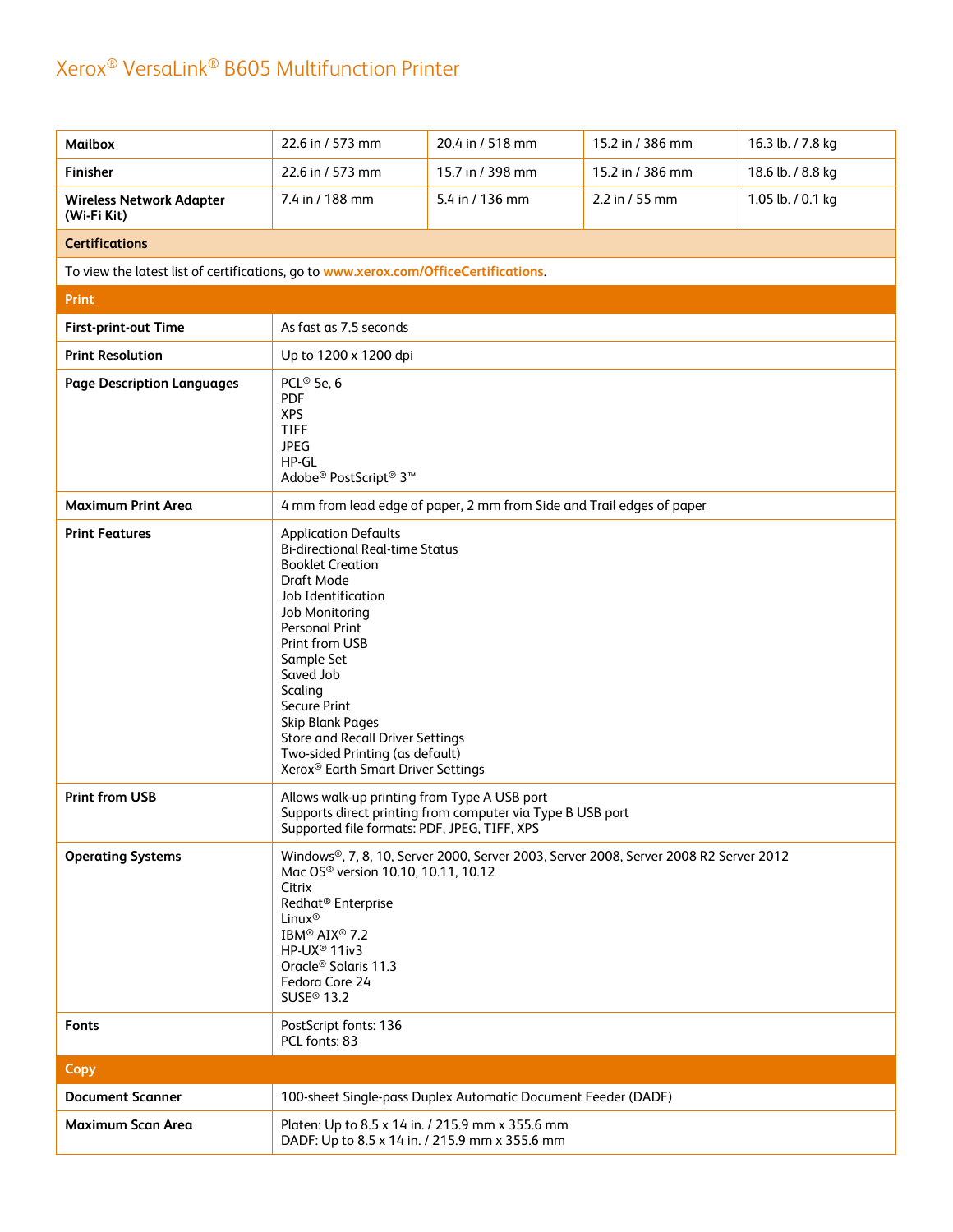| <b>Simplex Copy Speed</b>                          | Up to 58 cpm (copies per minute) 8.5 x 11 in. black and white                                                                                                                                                                                                     |
|----------------------------------------------------|-------------------------------------------------------------------------------------------------------------------------------------------------------------------------------------------------------------------------------------------------------------------|
| <b>Duplex Copy Speed</b>                           | Up to 52.2 cpm 8.5 x 11 in. black and white                                                                                                                                                                                                                       |
| First-copy-out Time                                | As fast as 5.8 seconds                                                                                                                                                                                                                                            |
| Sides (input:output)                               | 1:1, 1:2, 2:2 and 2:1                                                                                                                                                                                                                                             |
| Quantity                                           | 1 to 999                                                                                                                                                                                                                                                          |
| Resolution (max.)                                  | Up to 600 x 600 dpi                                                                                                                                                                                                                                               |
| <b>Reduction / Enlargement</b>                     | Variable zoom from 25% to 400% in 1% increments                                                                                                                                                                                                                   |
| Concurrency                                        | Concurrent scanning and printing                                                                                                                                                                                                                                  |
| <b>Copy Features</b>                               | Automatic Background Suppression<br><b>Book Copying with Center Erase</b><br>Collation<br>Darkness Control<br><b>Edge Erase</b><br><b>ID Card Copy</b><br>N-up<br>Reduce / Enlarge 25% to 400%<br><b>Image Shift</b><br>Original Type<br>Sample Copy<br>Sharpness |
| Scan                                               |                                                                                                                                                                                                                                                                   |
| Capability                                         | Black and white and color scanning                                                                                                                                                                                                                                |
| Concurrency                                        | Scan while the system is printing copy or network print jobs, or while it is transferring scan to network or<br>fax jobs                                                                                                                                          |
| <b>Simplex Input Speed</b>                         | Black-and-white: Scan up to 58 ipm (images per minute) - 8.5 x 11 in. / 215.9 x 279.4 mm<br>Color: Scan up to 55 ipm - 8.5 x 11 in. / 215.9 x 279.4 mm                                                                                                            |
| <b>Duplex Input Speed</b>                          | Black-and-white: Scan up to 58 ipm (images per minute) - 8.5 x 11 in. / 215.9 x 279.4 mm<br>Color: Scan up to 55 ipm - 8.5 x 11 in. / 215.9 x 279.4 mm                                                                                                            |
| Resolution                                         | 600 x 600 dpi                                                                                                                                                                                                                                                     |
| <b>Bit Depth</b>                                   | 24-bit color / 8-bit grayscale                                                                                                                                                                                                                                    |
| Maximum Scan Area                                  | Platen: Up to 8.5 x 14 in. / 215.9 x 355.6 mm<br>Document Feeder: Up to 8.5 x 14 in. / 215.9 x 355.6 mm                                                                                                                                                           |
| <b>Network Filing Protocols</b>                    | <b>FTP</b><br><b>SMTP</b><br><b>SNMB</b>                                                                                                                                                                                                                          |
| <b>File Formats</b>                                | <b>JPG</b><br>TIFF (single and multi-page)<br>XPS (single and multi-page)<br>PDF (single and multi-page)<br>Searchable PDF<br>Password-protected PDF<br>Linearized PDF (set via embedded web server) and PDF/A                                                    |
| <b>Scan Driver Compatibility</b><br>(Network Only) | <b>WIA</b><br><b>TWAIN</b>                                                                                                                                                                                                                                        |
| <b>Supported Scan Destinations</b>                 | Scan to Home<br>Scan to USB<br>Scan to Email<br>Scan to Network (FTP or Browse SMB)                                                                                                                                                                               |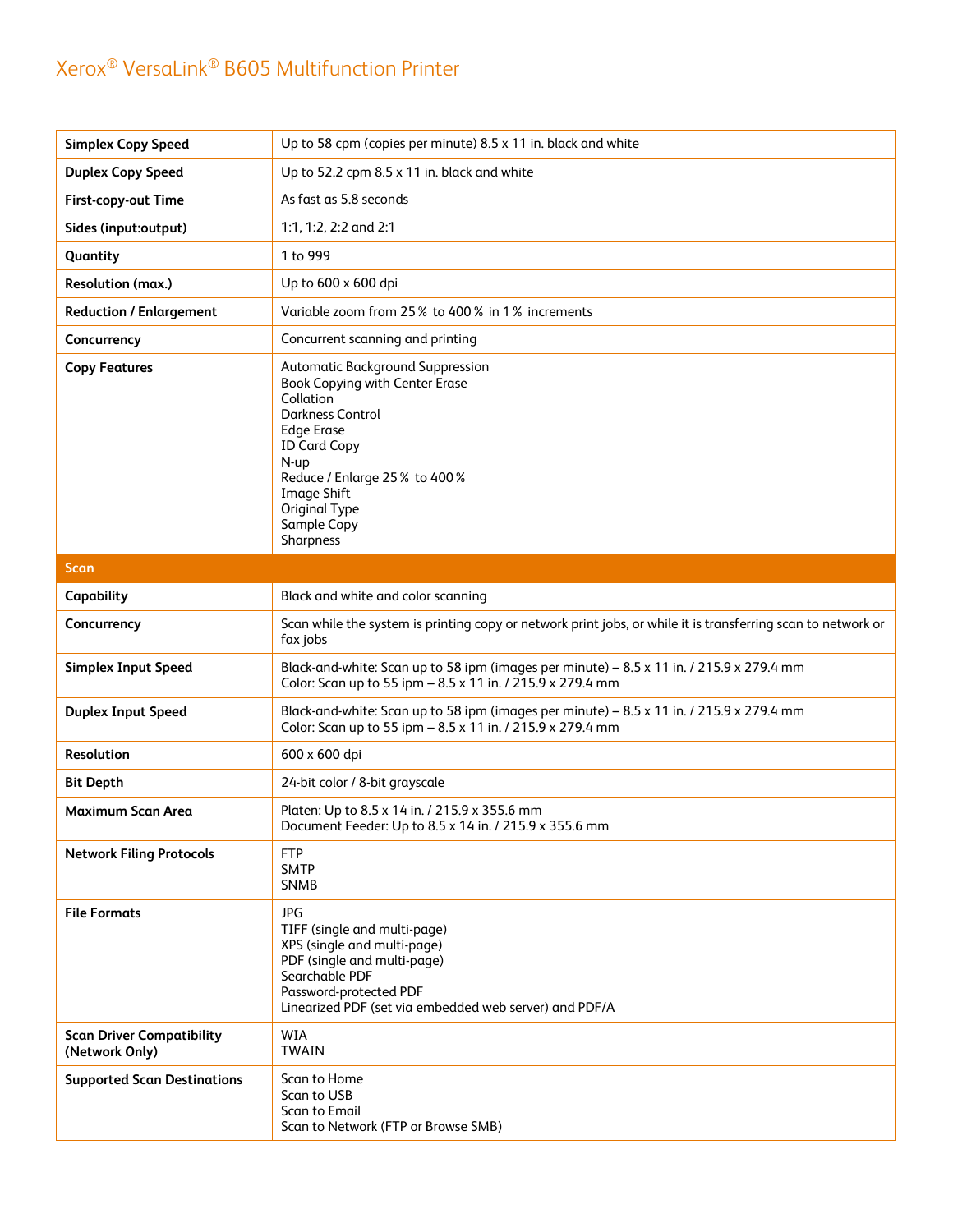| <b>Network Scanning - Software Solutions</b>                                                                                |                                                                                                                                                                                                                                                                                                                                                                                                                                                                                                    |  |  |  |
|-----------------------------------------------------------------------------------------------------------------------------|----------------------------------------------------------------------------------------------------------------------------------------------------------------------------------------------------------------------------------------------------------------------------------------------------------------------------------------------------------------------------------------------------------------------------------------------------------------------------------------------------|--|--|--|
| Xerox <sup>®</sup> ConnectKey <sup>®</sup> Apps<br>(Found at the Xerox <sup>®</sup> App<br>Gallery)                         | Increase user productivity by simplifying and shortening everyday tasks. Unlike traditional software,<br>ConnectKey Apps do not require a dedicated server, PC or IT resource. Instead, simply download these<br>lightweight, serverless ConnectKey Apps to the ConnectKey-enabled device.                                                                                                                                                                                                         |  |  |  |
| Fax (Available on B605/X, XF, XP, XTF and XTP only)                                                                         |                                                                                                                                                                                                                                                                                                                                                                                                                                                                                                    |  |  |  |
| $Fax^4$                                                                                                                     |                                                                                                                                                                                                                                                                                                                                                                                                                                                                                                    |  |  |  |
| <b>Fax Speed</b>                                                                                                            | 33.6 Kbps                                                                                                                                                                                                                                                                                                                                                                                                                                                                                          |  |  |  |
| Memory                                                                                                                      | 4 MB                                                                                                                                                                                                                                                                                                                                                                                                                                                                                               |  |  |  |
| Resolution                                                                                                                  | Standard 200x100 dpi, Fine 200x200 dpi, Super Fine 300x300, 400x400, 600x600 dpi                                                                                                                                                                                                                                                                                                                                                                                                                   |  |  |  |
| Compression                                                                                                                 | MH/MR/MMR/JBIG                                                                                                                                                                                                                                                                                                                                                                                                                                                                                     |  |  |  |
| <b>Fax Features</b>                                                                                                         | Walk-up Fax, LAN Fax, Direct Fax, Fax Forward to Email<br>Fax dialing via Unified Address Book (up to 2,000 contacts)                                                                                                                                                                                                                                                                                                                                                                              |  |  |  |
| <b>Mobile Solutions and Mobile Device Apps</b>                                                                              |                                                                                                                                                                                                                                                                                                                                                                                                                                                                                                    |  |  |  |
| Xerox <sup>®</sup> Mobile Express Driver <sup>®</sup>                                                                       | Makes it easy for mobile users to find, use and manage Xerox® and non-Xerox® devices in every new<br>location. Plug into a new network, and Mobile Express Driver automatically discovers available printers<br>and provides status and capability information. Save a list of "favorite" printers for each location, store<br>application print settings for use on any printer in any network, and greatly reduce mobile support calls<br>to IT.                                                 |  |  |  |
| Xerox <sup>®</sup> Global Print Driver <sup>®</sup>                                                                         | A truly universal print driver that lets IT administrators install, upgrade and manage Xerox® and non-<br>Xerox <sup>®</sup> devices from a single driver. It provides a consistent, easy-to-use interface for end-users,<br>reducing the number of support calls, and simplifying print services management.                                                                                                                                                                                      |  |  |  |
| Apple <sup>®</sup> AirPrint <sup>®</sup>                                                                                    | Print email, photos and important office documents directly from an Apple iPhone <sup>®</sup> or iPad <sup>®</sup> with no<br>drivers to install and no cables to connect. With AirPrint, an iPhone or iPad automatically locates and<br>connects to the AirPrint-enabled device over the office Wi-Fi network.                                                                                                                                                                                    |  |  |  |
| Google Cloud Print <sup>™</sup>                                                                                             | Google Cloud Print connects print devices to the web, enabling users to print the applications they use<br>every day from smartphones, tablets, Chromebook™ notebook computers and any other web-<br>connected device.                                                                                                                                                                                                                                                                             |  |  |  |
| Xerox <sup>®</sup> Print Service Plug-in for<br>Android <sup>™</sup> (Free at Google Play <sup>™</sup><br>Store)            | The Xerox® Print Service Plug-in for Android KitKat (4.4 or greater) devices streamlines mobile printing<br>without third-party apps or additional print drivers. You can easily print photos, Web pages and<br>documents when your mobile device is connected to multifunction printers using a wireless network. A<br>robust print option set includes two-sided printing, stapling and secure code release. A free download is<br>available from the Google Play™ store.                        |  |  |  |
| Xerox <sup>®</sup> Mobile Link App (Free at<br>Google Play™<br>Store and Apple <sup>®</sup> App Store)                      | The Xerox® Mobile Link App allows you to scan, email and fax from your phone or tablet by connecting<br>with our multifunction printers and send data to and print data from cloud storage. It is easy to create<br>Mobile Link One-Touch Workflows between a mobile device and a multifunction printer. Using a<br>manual address or QR code identification for pairing, automatic device discovery makes it easy to find<br>and pair a mobile device with a nearby Xerox® multifunction printer. |  |  |  |
| Xerox <sup>®</sup> Print Management<br>and Mobility Suite, Xerox®<br><b>Print Management and</b><br><b>Mobility Service</b> | Xerox <sup>®</sup> Print Management and Mobility Suite is a modular set of workflows designed to save customers<br>time and money by providing effective control over their print fleet, while enabling worker productivity<br>and mobility through a set of robust workflows. Xerox enables ultimate customer flexibility by offering<br>these capabilities in both an on-premises server version and with a cloud based-version of this solution.                                                |  |  |  |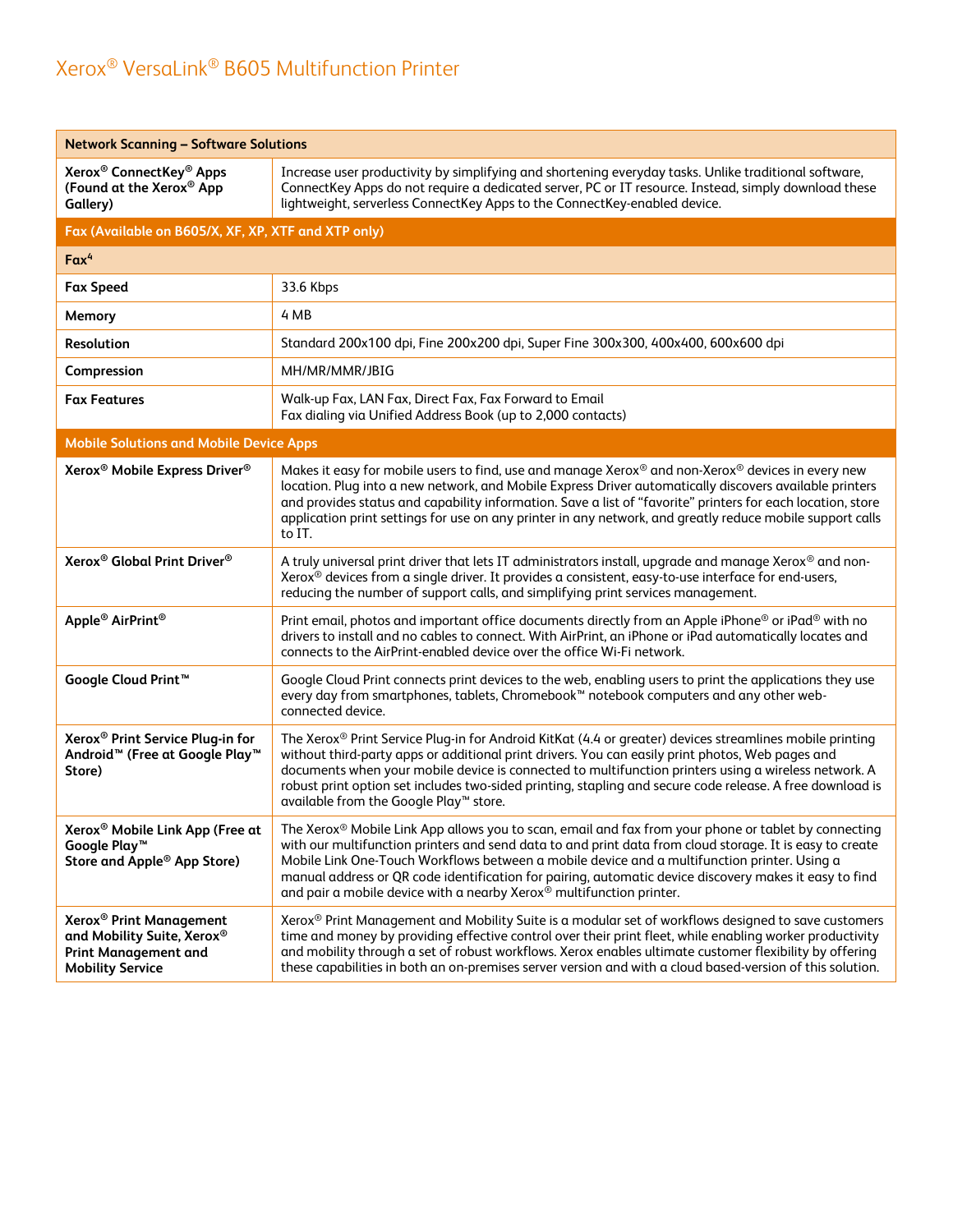| <b>Security</b>                                                        |                                                                                                                                                                                                                                                                                                                                                                                                                                                                                                                                                                                                                                                                                                                     |
|------------------------------------------------------------------------|---------------------------------------------------------------------------------------------------------------------------------------------------------------------------------------------------------------------------------------------------------------------------------------------------------------------------------------------------------------------------------------------------------------------------------------------------------------------------------------------------------------------------------------------------------------------------------------------------------------------------------------------------------------------------------------------------------------------|
| <b>Standard Security Features</b>                                      | <b>Firmware Verification</b><br><b>Security Certificate Management</b><br>Automatic Self-Signed Certificate Creation<br>Certificate Revocation List (CRL)/Online Certificate Status Protocol (OCSP)<br><b>Certificate Path Validation</b><br><b>Immediate Disk Overwrite</b><br>AES 256-bit Encryption<br>FIPS 140-2<br>TLS/SSL<br>SNMP <sub>v3</sub><br>Smart Card Enablement (CAC/PIV/.NET)<br>Detection of external program falsification (XCP Plug-in)<br><b>Network Authentication</b><br><b>Access Controls</b><br><b>Role Based Permissions</b><br><b>Domain Filtering</b><br>IP Address Filtering<br>Port Filtering<br>Audit Log<br><b>Secure Email</b><br>Secure Fax<br><b>Secure Print</b><br>Secure Scan |
| <b>Accounting</b>                                                      |                                                                                                                                                                                                                                                                                                                                                                                                                                                                                                                                                                                                                                                                                                                     |
| Xerox <sup>®</sup> Standard Accounting / Network Accounting (Standard) |                                                                                                                                                                                                                                                                                                                                                                                                                                                                                                                                                                                                                                                                                                                     |
| <b>Tracking</b>                                                        | Copy, Print, Fax, Scan and Email usage                                                                                                                                                                                                                                                                                                                                                                                                                                                                                                                                                                                                                                                                              |
| Accounting                                                             | Up to 9,999 User Accounts<br>Up to 500 General Accounts (Client)                                                                                                                                                                                                                                                                                                                                                                                                                                                                                                                                                                                                                                                    |
| <b>Features</b>                                                        | • Administrator can manage the feature via the Web User Interface or device control panel in tools.<br>• Administrator has the ability to import or export user accounts, Group Accounts, General Accounts<br>and User limits via an industry standard CSV file.                                                                                                                                                                                                                                                                                                                                                                                                                                                    |
|                                                                        | Accounting Options - Network Accounting (Allows central server to manage all accounting)                                                                                                                                                                                                                                                                                                                                                                                                                                                                                                                                                                                                                            |
|                                                                        | • Enhanced network accounting with up to the minute data on how the system is being used<br>• Comprehensive management and enterprise scale tracking and reporting of device usage of copy,<br>print, scan and server fax<br>. Numerous solutions are available through Xerox Alliance Partners. For details visit www.xerox.com<br>• Security enhancements with the addition of HTTPS protocol support<br>• Device requests account authentication from third party server enabling larger databases of users<br>and accounts<br>• Accept Authentication Login at control panel and pass to third party Networking Account<br>• Interface with third party accounting terminal for accounting user interface       |
| <b>Paper Handling</b>                                                  |                                                                                                                                                                                                                                                                                                                                                                                                                                                                                                                                                                                                                                                                                                                     |
| <b>Document Feeder</b>                                                 |                                                                                                                                                                                                                                                                                                                                                                                                                                                                                                                                                                                                                                                                                                                     |
| Capacity <sup>5</sup>                                                  | Single-pass Duplex Automatic Document Feeder (DADF): 100 sheets                                                                                                                                                                                                                                                                                                                                                                                                                                                                                                                                                                                                                                                     |
| <b>Sizes</b>                                                           | Custom sizes: 5.5 x 5.5 in. to 8.5 x 14 in. / 140 x 140 mm to 216 x 356 mm                                                                                                                                                                                                                                                                                                                                                                                                                                                                                                                                                                                                                                          |
| Weights                                                                | 16 lb. to 32 lb. bond / 60 to 128 gsm                                                                                                                                                                                                                                                                                                                                                                                                                                                                                                                                                                                                                                                                               |
| <b>Bypass Tray</b>                                                     |                                                                                                                                                                                                                                                                                                                                                                                                                                                                                                                                                                                                                                                                                                                     |
| Capacity <sup>5</sup>                                                  | 150 sheets                                                                                                                                                                                                                                                                                                                                                                                                                                                                                                                                                                                                                                                                                                          |
| Sizes                                                                  | Custom sizes: 3 x 5 in. to 8.5 x 14 in. / 76 x 127 mm to 216 x 356 mm                                                                                                                                                                                                                                                                                                                                                                                                                                                                                                                                                                                                                                               |
| Weights                                                                | 16 lb. to 80 lb. cover / 60 to 220 gsm                                                                                                                                                                                                                                                                                                                                                                                                                                                                                                                                                                                                                                                                              |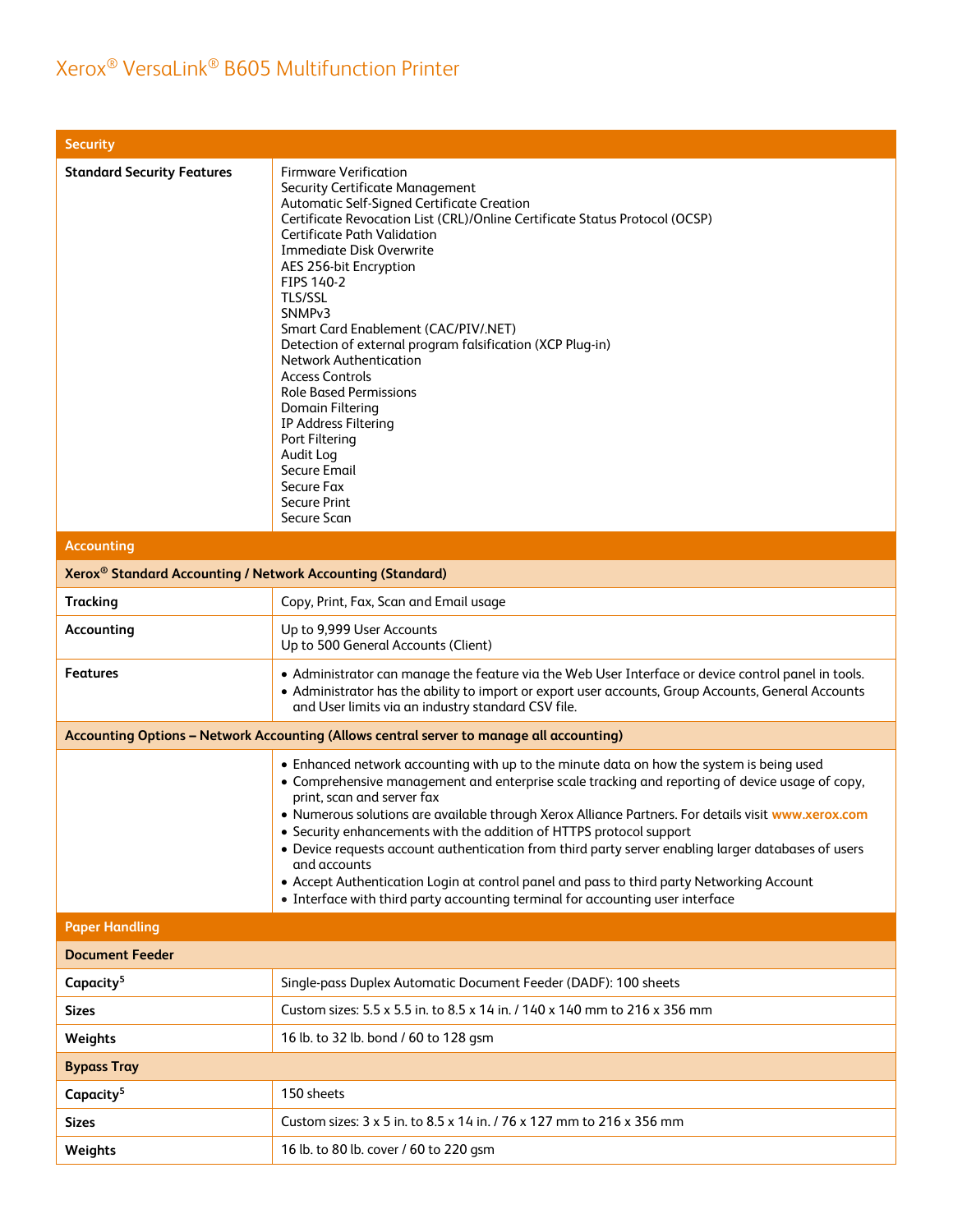| <b>Media Types</b>                      | Plain Paper<br><b>Bond</b><br>Punched<br>Pre-Printed<br>Recycled<br>Envelopes<br>Labels<br>Lightweight Card Stock<br><b>Card Stock</b><br>Letterhead<br>Custom 1 - 5 |
|-----------------------------------------|----------------------------------------------------------------------------------------------------------------------------------------------------------------------|
| Tray 1                                  |                                                                                                                                                                      |
| Capacity <sup>5</sup>                   | 550 sheets                                                                                                                                                           |
| <b>Sizes</b>                            | Custom sizes: 3 x 7.5 in. to 8.5 x 14 in./76.2 x 190 mm to 216 x 356 mm                                                                                              |
| Weights                                 | 16 lb. to 80 lb. cover / 60 to 220 gsm                                                                                                                               |
| <b>Media Types</b>                      | Pre-Printed<br>Recycled<br>Envelopes (Tray 1 only)<br>Labels<br>Lightweight Card Stock<br>Card Stock<br>Letterhead<br>Custom 1 - 5                                   |
| Up to 4 Additional Trays (Optional)     |                                                                                                                                                                      |
| Capacity <sup>5</sup>                   | 550 sheets                                                                                                                                                           |
| <b>Sizes</b>                            | Custom sizes: 3 x 7.5 in. to 8.5 x 14 in./76.2 x 190 mm to 216 x 356 mm                                                                                              |
| Weights                                 | 16 lb. to 80 lb. cover / 60 to 220 gsm                                                                                                                               |
| <b>Media Types</b>                      | Pre-Printed<br>Recycled<br>Envelopes (Tray 1 only)<br>Labels<br>Lightweight Card Stock<br><b>Card Stock</b><br>Letterhead<br>Custom 1 - 5                            |
|                                         | High Capacity Feeder (Standard on XTF and XTP; optional on S, X, SF, SP, XF, XP) (Can be combined with 1 additional tray)                                            |
| Capacity <sup>5</sup>                   | 2000 sheets                                                                                                                                                          |
| <b>Sizes</b>                            | Standard sizes: A4 SEF, Letter SEF                                                                                                                                   |
| Weights                                 | 16 lb. to 65 lb. cover / 60 to 176 gsm                                                                                                                               |
| <b>Types</b>                            | Plain Paper<br>Bond<br>Punched<br>Pre-Printed<br>Recycled<br>Lightweight Card Stock<br>Letterhead<br>Custom 1 - 5                                                    |
| <b>Total Paper Capacity<sup>5</sup></b> |                                                                                                                                                                      |
| B605/S and B605/X                       | 700 sheets                                                                                                                                                           |
| <b>B605/SF and B605/XF</b>              | 700 sheets                                                                                                                                                           |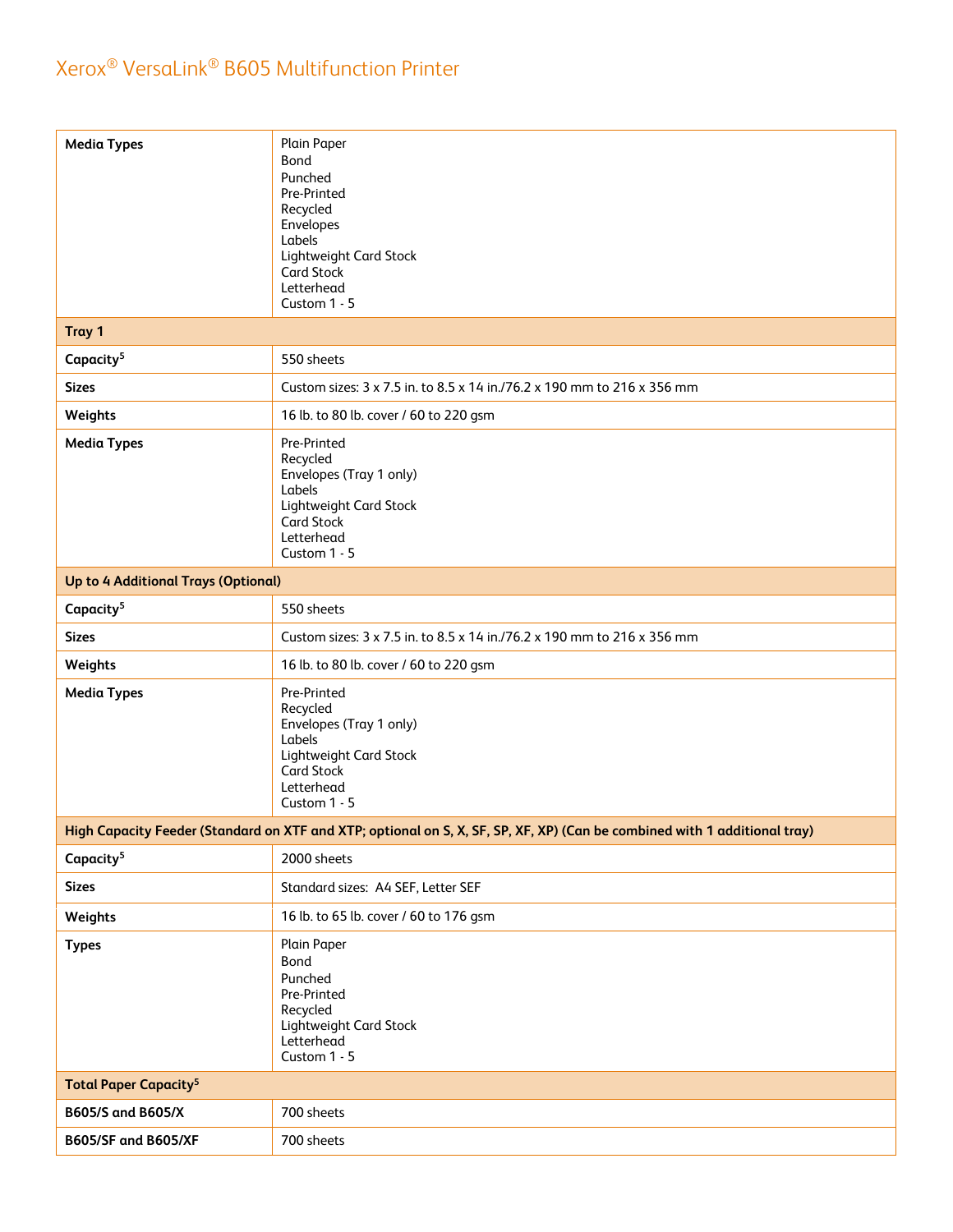| <b>B605/SP and B605/XP</b>                                           | 700 sheets                                                                                                                                                                                                                                                                                                                                                                                                                                    |
|----------------------------------------------------------------------|-----------------------------------------------------------------------------------------------------------------------------------------------------------------------------------------------------------------------------------------------------------------------------------------------------------------------------------------------------------------------------------------------------------------------------------------------|
| B605/XTF and B605/XTP                                                | 2,700 sheets                                                                                                                                                                                                                                                                                                                                                                                                                                  |
| <b>Maximum Paper Capacity</b>                                        | 3,250 sheets                                                                                                                                                                                                                                                                                                                                                                                                                                  |
| <b>Paper Output</b>                                                  |                                                                                                                                                                                                                                                                                                                                                                                                                                               |
| <b>Output Tray</b>                                                   |                                                                                                                                                                                                                                                                                                                                                                                                                                               |
| Capacity <sup>5</sup>                                                | 400 sheets with tray full sensor (without Finisher or Mailbox)                                                                                                                                                                                                                                                                                                                                                                                |
| <b>Automatic Two-sided Printing</b>                                  | Standard                                                                                                                                                                                                                                                                                                                                                                                                                                      |
|                                                                      | Finisher (Standard on SF, XF, XTF; not available on S, X, SP, XP, XTP)                                                                                                                                                                                                                                                                                                                                                                        |
| Capacity <sup>5</sup>                                                | 500-sheet tray, 50-sheet stapling                                                                                                                                                                                                                                                                                                                                                                                                             |
|                                                                      | Mailbox (Standard on SP, XP, XTP, not available on S, X, SF, XF, XTF)                                                                                                                                                                                                                                                                                                                                                                         |
| Capacity <sup>5</sup>                                                | Four 100-sheet bins                                                                                                                                                                                                                                                                                                                                                                                                                           |
| <b>Device Management</b>                                             |                                                                                                                                                                                                                                                                                                                                                                                                                                               |
| <b>Network Protocols</b>                                             | TCP/IP: HTTP/HTTPS, Internet Printing Protocol, LPR/LPD, Raw Socket Printing/Port 9100, IPv4/IPv6,<br><b>WSD</b><br><b>LDAP</b><br>Bonjour <sup>®</sup> / AirPrint <sup>®</sup><br><b>FTP</b><br>Most protocols not in use can be disabled                                                                                                                                                                                                    |
| <b>Administrative Protocols</b>                                      | DHCP, SNMP, WINS, HTTP, HTTPS, TLS, SNTP, MDNS                                                                                                                                                                                                                                                                                                                                                                                                |
| Xerox <sup>®</sup> CentreWare <sup>®</sup> Web                       |                                                                                                                                                                                                                                                                                                                                                                                                                                               |
|                                                                      | • A Web-based server application for network administrators that permits web browser-based device<br>management from any workstation, whether running Windows or UNIX or any other operating<br>system<br>• Works with any SNMP-managed printer from any manufacturer<br>• Provides help with device discovery and installations, health checks and troubleshooting, and device<br>upgrades, as well as basic accounting and asset management |
| <b>Embedded Web Server - Integrated Device Web Page</b>              |                                                                                                                                                                                                                                                                                                                                                                                                                                               |
| <b>Device Status</b>                                                 | Web server embedded<br>• Tray status/contents<br>• Consumables status<br>• Billing / Usage<br>• Quick Links                                                                                                                                                                                                                                                                                                                                   |
| <b>Print Queue Viewing</b>                                           | Job print queue management-view and delete                                                                                                                                                                                                                                                                                                                                                                                                    |
| <b>Job Submission</b>                                                | Print-ready files (PS (with optional PostScript option), PCL, PDF, XPS, JPEG)                                                                                                                                                                                                                                                                                                                                                                 |
| <b>Device Administration</b>                                         | Allows simple, remote installation setting of configuration options and management of the device                                                                                                                                                                                                                                                                                                                                              |
| <b>Browsers</b>                                                      | Microsoft <sup>®</sup> Internet Explorer <sup>®</sup> 11<br>Microsoft Edge <sup>™</sup> 38<br>Mozilla <sup>™</sup> Firefox <sup>®</sup> 48<br>Apple <sup>®</sup> Safari <sup>®</sup> 9.1<br>Google Chrome <sup>™</sup> 52                                                                                                                                                                                                                     |
| <b>Remote Services</b>                                               |                                                                                                                                                                                                                                                                                                                                                                                                                                               |
| Xerox <sup>®</sup> Meter Assistant <sup>®</sup> Service              | Automates the process of collecting and submitting meter reads for tracking and billing of Xerox®<br>device usage. Eliminates the need for time-consuming end-user involvement and ensures that meter<br>reads are submitted to Xerox on time.                                                                                                                                                                                                |
| Xerox <sup>®</sup> Supplies Assistant <sup>®</sup><br><b>Service</b> | Automatically orders supplies for Xerox® output devices based on actual usage, eliminating the need to<br>manually manage supplies inventory.                                                                                                                                                                                                                                                                                                 |